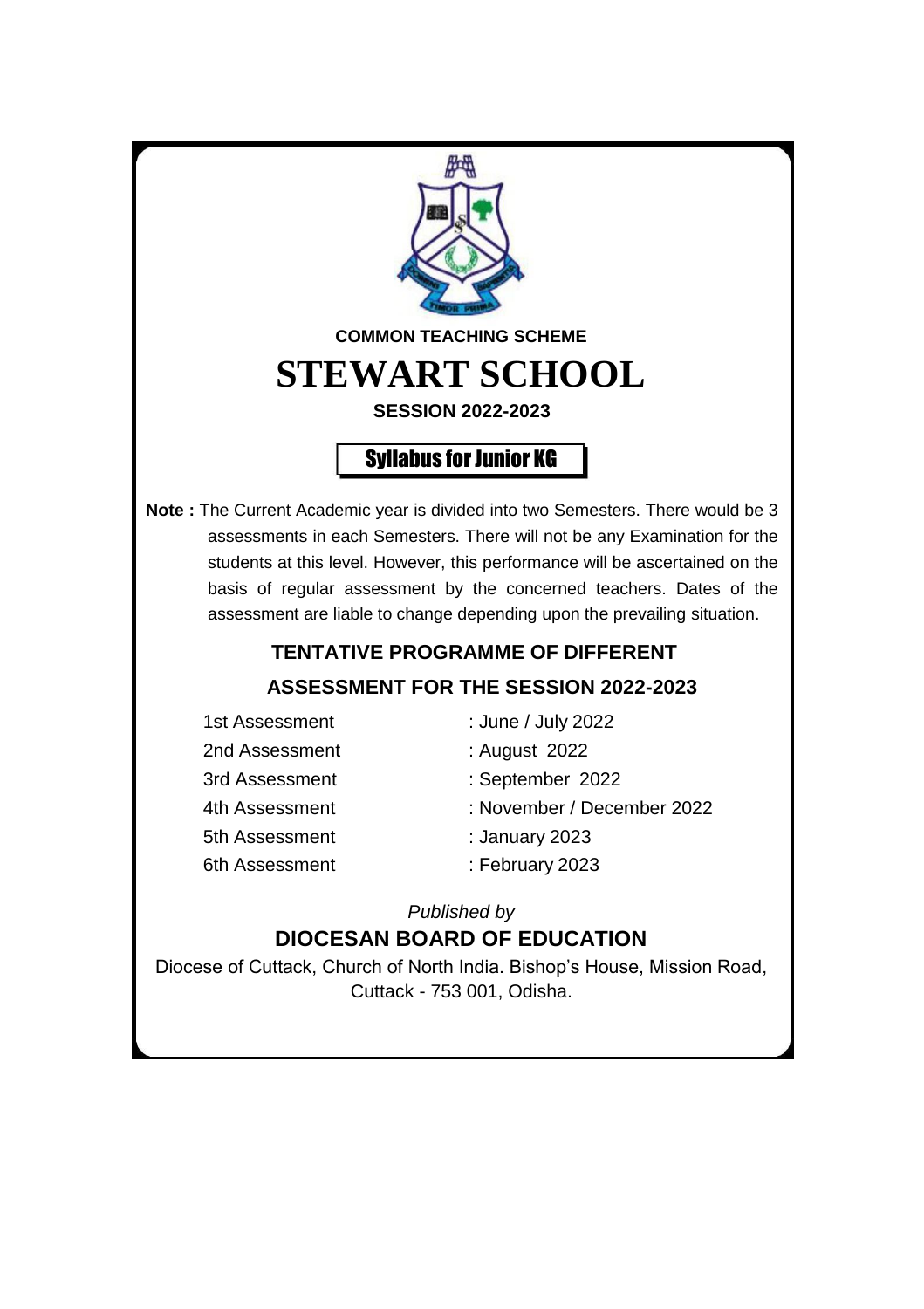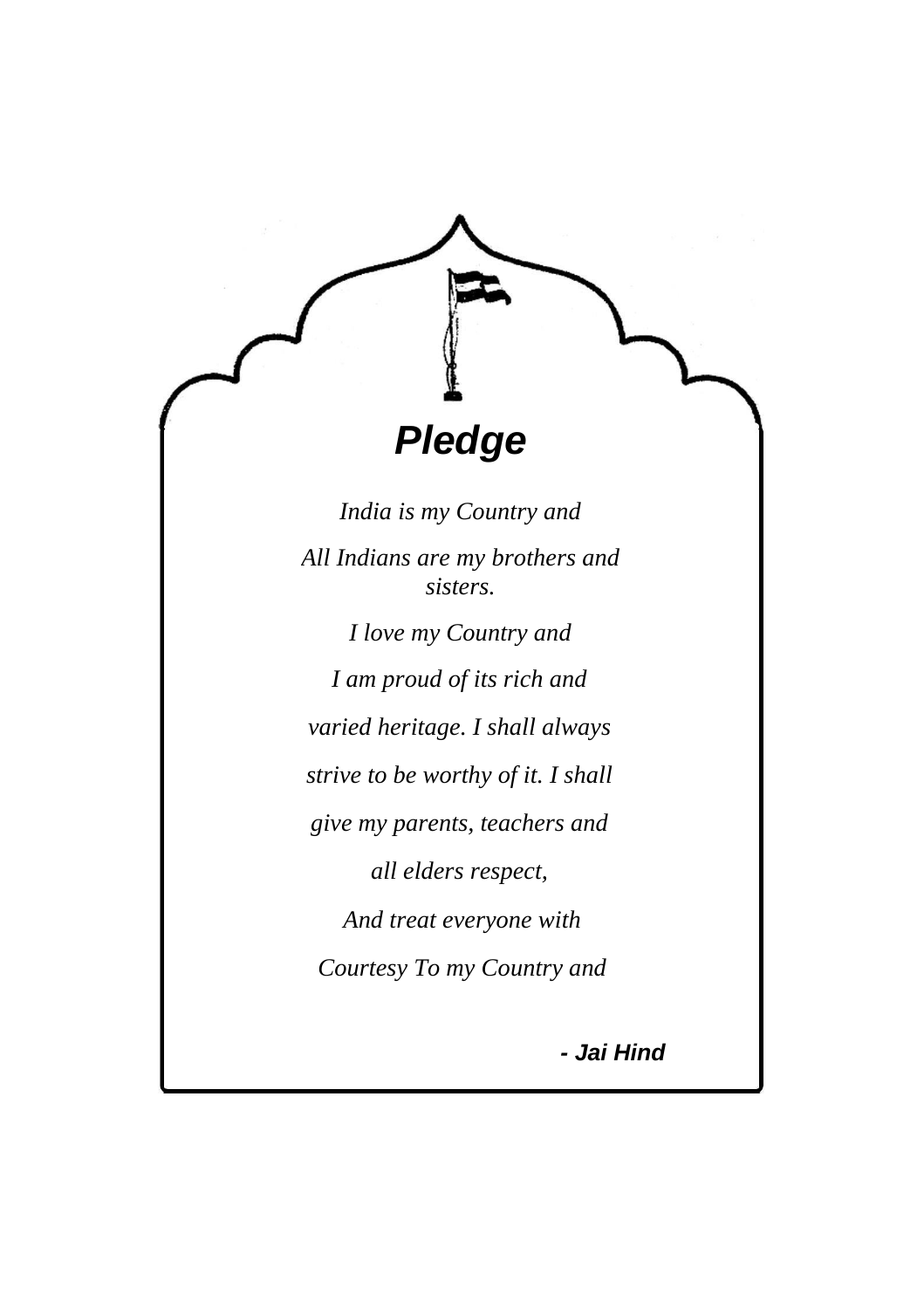| <b>SYLLABUS - JUNIOR KG</b><br><b>SESSION - 2022-23</b>                                                                                        |  |  |  |  |
|------------------------------------------------------------------------------------------------------------------------------------------------|--|--|--|--|
| <b>ENGLISH</b>                                                                                                                                 |  |  |  |  |
| <b>Prescribed Book - ENGLISH CAPITAL LETTERS</b><br><b>ENGLISH SMALL LETTERS</b><br><b>Goyal Brothers Prakashan</b><br><b>GUL MOHAR PRIMER</b> |  |  |  |  |
| <b>MARCH TO SEPTEMBER</b><br>A)                                                                                                                |  |  |  |  |
| Capital A to Z<br>1.                                                                                                                           |  |  |  |  |
| (Oral and Written work in both copy and book)                                                                                                  |  |  |  |  |
| 2. Fill in the Missing Letters -                                                                                                               |  |  |  |  |
| $(A \t C \t E)$                                                                                                                                |  |  |  |  |
| 3. Formation of Small Letters e.g. a - z                                                                                                       |  |  |  |  |
| Corresponding Small Letters e.g. B b, F f etc.<br>4.                                                                                           |  |  |  |  |
| 5. Write the First Letter - $\sum A_i$<br>B etc.<br>6. GUL MOHAR PRIMER (Pg No.14,21,23,24,30,36)                                              |  |  |  |  |
| 7. Revision and Assessment                                                                                                                     |  |  |  |  |
| B)<br><b>OCTOBER TO FEBRUARY</b>                                                                                                               |  |  |  |  |
| 1. Small letter a - z                                                                                                                          |  |  |  |  |
| Fill in the missing letters e.g. c a p etc.<br>2.                                                                                              |  |  |  |  |
| 3.<br>Fill in the blanks.                                                                                                                      |  |  |  |  |
| Name the picture.<br>4.                                                                                                                        |  |  |  |  |
| circle the odd one.<br>5.                                                                                                                      |  |  |  |  |
| 6. Identify and write.<br>6.                                                                                                                   |  |  |  |  |
| GUL MOHAR PRIMER (Pg No 47,48,54,55,57,58, 70.78)<br>7.                                                                                        |  |  |  |  |
| <b>Revision and Assessment.</b><br>8.                                                                                                          |  |  |  |  |
|                                                                                                                                                |  |  |  |  |
| Syllabus for Junior KG (2022-23)<br>1                                                                                                          |  |  |  |  |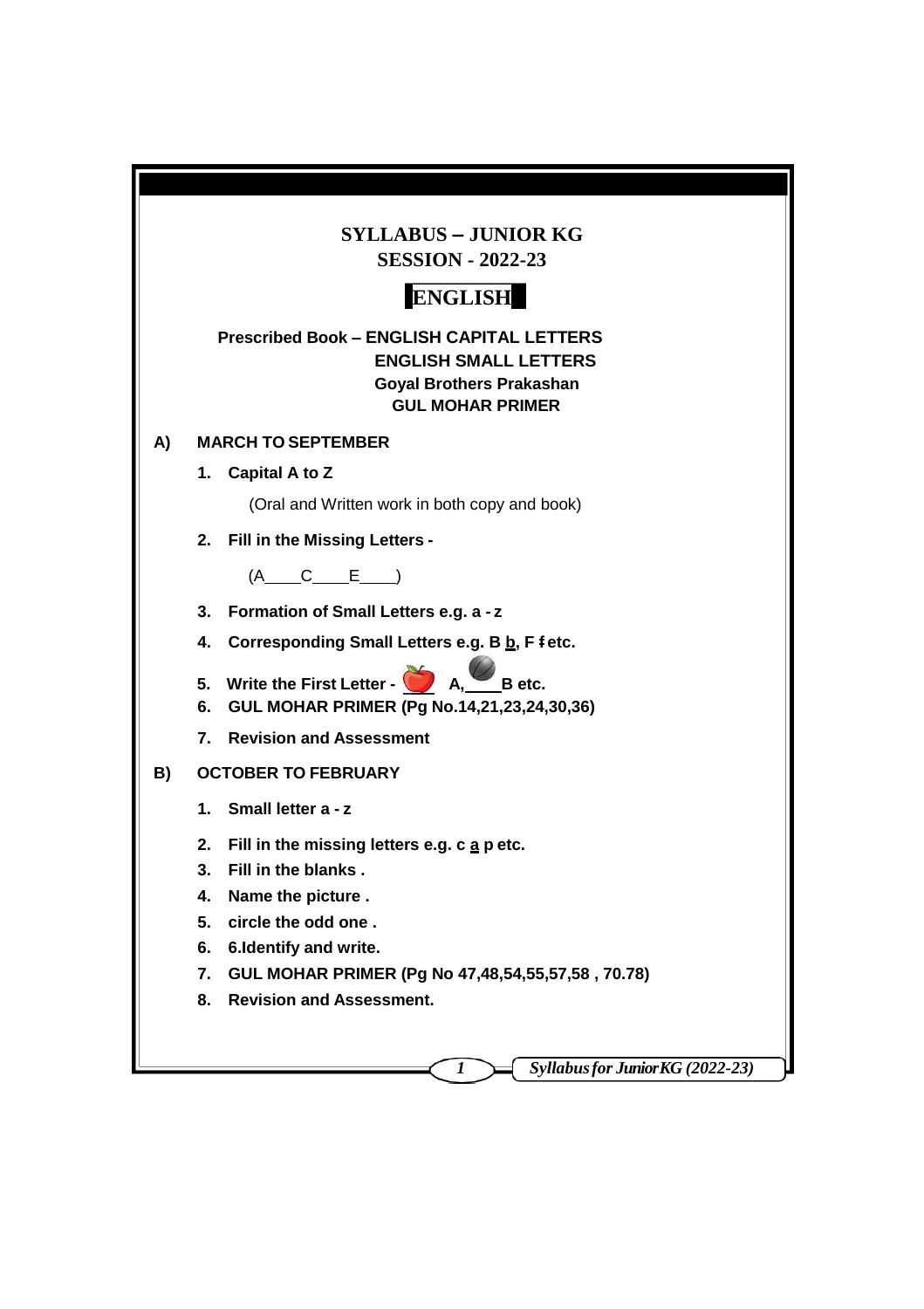# **SCHEME OF LESSONS FOR THE SESSION - 2022-2023 SYLLABUS – JUNIOR KG SESSION - 2022-23 NUMBER WORK Prescribed Book – PRECISE MATHEMATICS Selina Publishers A) FIRST TERM 1.** To write numbers 1 to 50 both in note book and work book. **2.** Fill in the Missing Numbers. **3.** Count and Write. **4.** Circle the correct number. **5.** Draw balls **6.** Revision and Assessment **B) SECOND TERM 1.** To write numbers 51 to 100 in only note book. **2.** Number names 1 - 10 **3.** Additions [Horizontal addition and Vertical addition] **4.** After Numbers [1 - 100] **5.** Between Numbers [1 - 100] **6.** Revision and Assessment

<sup>1</sup> *SyllabusforJunior KG(2022-23)*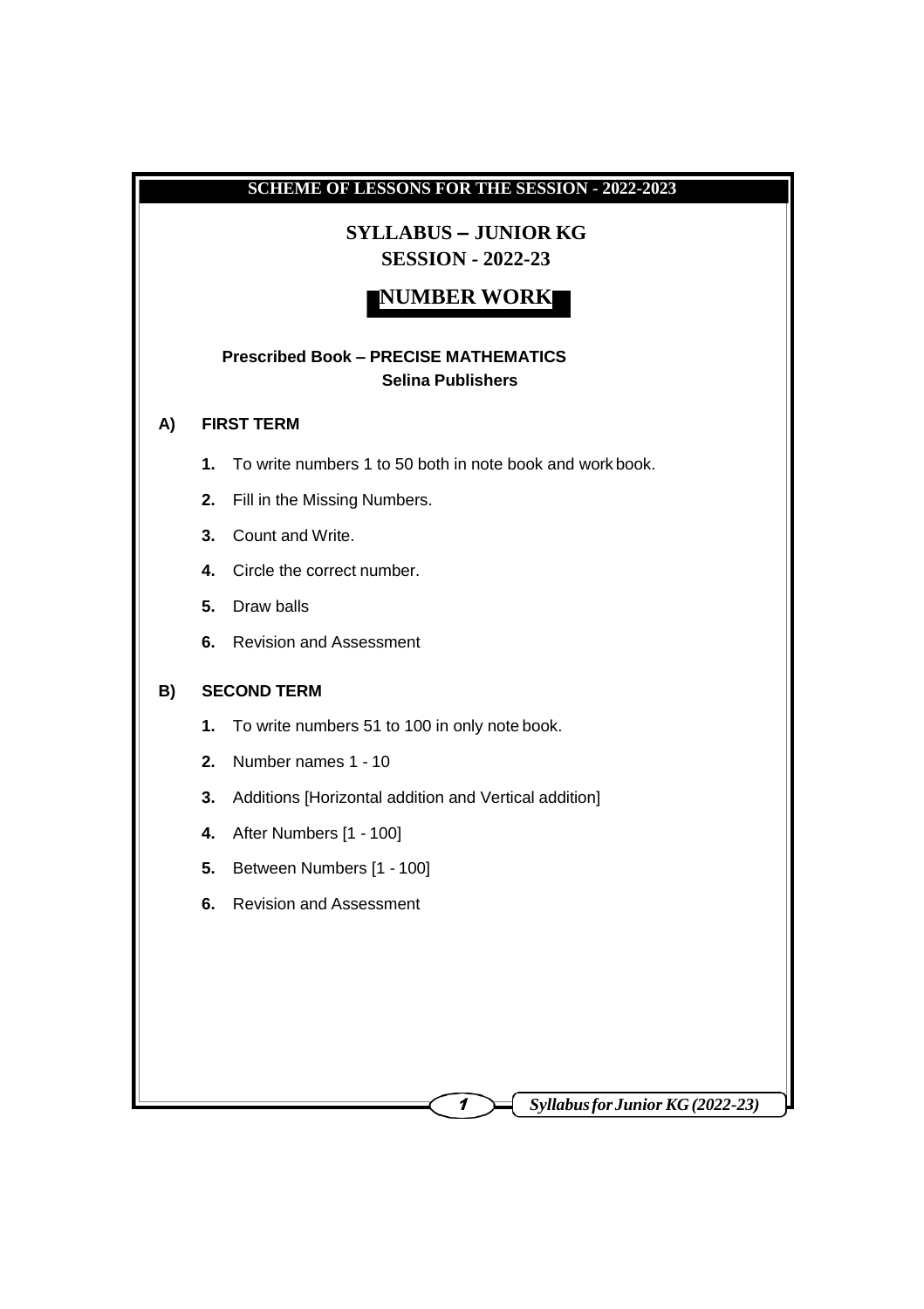|               | <b>SCHEME OF LESSONS FOR THE SESSION - 2022-2023</b>                       |  |  |  |  |
|---------------|----------------------------------------------------------------------------|--|--|--|--|
| <b>RHYMES</b> |                                                                            |  |  |  |  |
|               |                                                                            |  |  |  |  |
|               | <b>Prescribed Book</b><br>- JOY OF RHYMES<br><b>Publisher</b><br>- Liora's |  |  |  |  |
| A)            | <b>FIRST TERM:</b>                                                         |  |  |  |  |
|               | Ding Dong Bell<br>1.                                                       |  |  |  |  |
|               | <b>Humpty Dumpty</b><br>2.                                                 |  |  |  |  |
|               | <b>ABC Rhymes</b><br>3.                                                    |  |  |  |  |
|               | Johny Johny<br>4.                                                          |  |  |  |  |
|               | Rain Rain go Away<br>5.                                                    |  |  |  |  |
|               | <b>Chubby Cheeks</b><br>6.                                                 |  |  |  |  |
|               | Goosey Goosey Gander<br>7.                                                 |  |  |  |  |
|               | My Red Balloon<br>8.                                                       |  |  |  |  |
|               | <b>Hickory Dickory Duck</b><br>9.                                          |  |  |  |  |
|               | 10. Bits of Paper                                                          |  |  |  |  |
|               | 11. I am a Little Teapot<br>12. Mummy & Daddy                              |  |  |  |  |
|               |                                                                            |  |  |  |  |
| B)            | <b>SECOND TERM</b>                                                         |  |  |  |  |
|               | Hot Cross Bun<br>1.                                                        |  |  |  |  |
|               | 2.<br><b>Teddy Bear Teddy Bear</b>                                         |  |  |  |  |
|               | 3.<br><b>Cobbler Cobbler</b>                                               |  |  |  |  |
|               | 4.<br>Baa Baa Black Sheep                                                  |  |  |  |  |
|               | 5.<br><b>Butterfly Butterfly</b>                                           |  |  |  |  |
|               | Two Little Hands to Clap Clap<br>6.                                        |  |  |  |  |
|               | Dog says Wow Wow<br>7.                                                     |  |  |  |  |
|               | Incy Wincy Spider<br>8.                                                    |  |  |  |  |
|               | Hop a Little Jump a Little<br>9.                                           |  |  |  |  |
|               | 10. Two Little Dicky Birds                                                 |  |  |  |  |
|               | 11. Row, Row, Row Your Boat                                                |  |  |  |  |
|               |                                                                            |  |  |  |  |
|               |                                                                            |  |  |  |  |
|               | <b>Syllabus for Junior KG (2022-23)</b>                                    |  |  |  |  |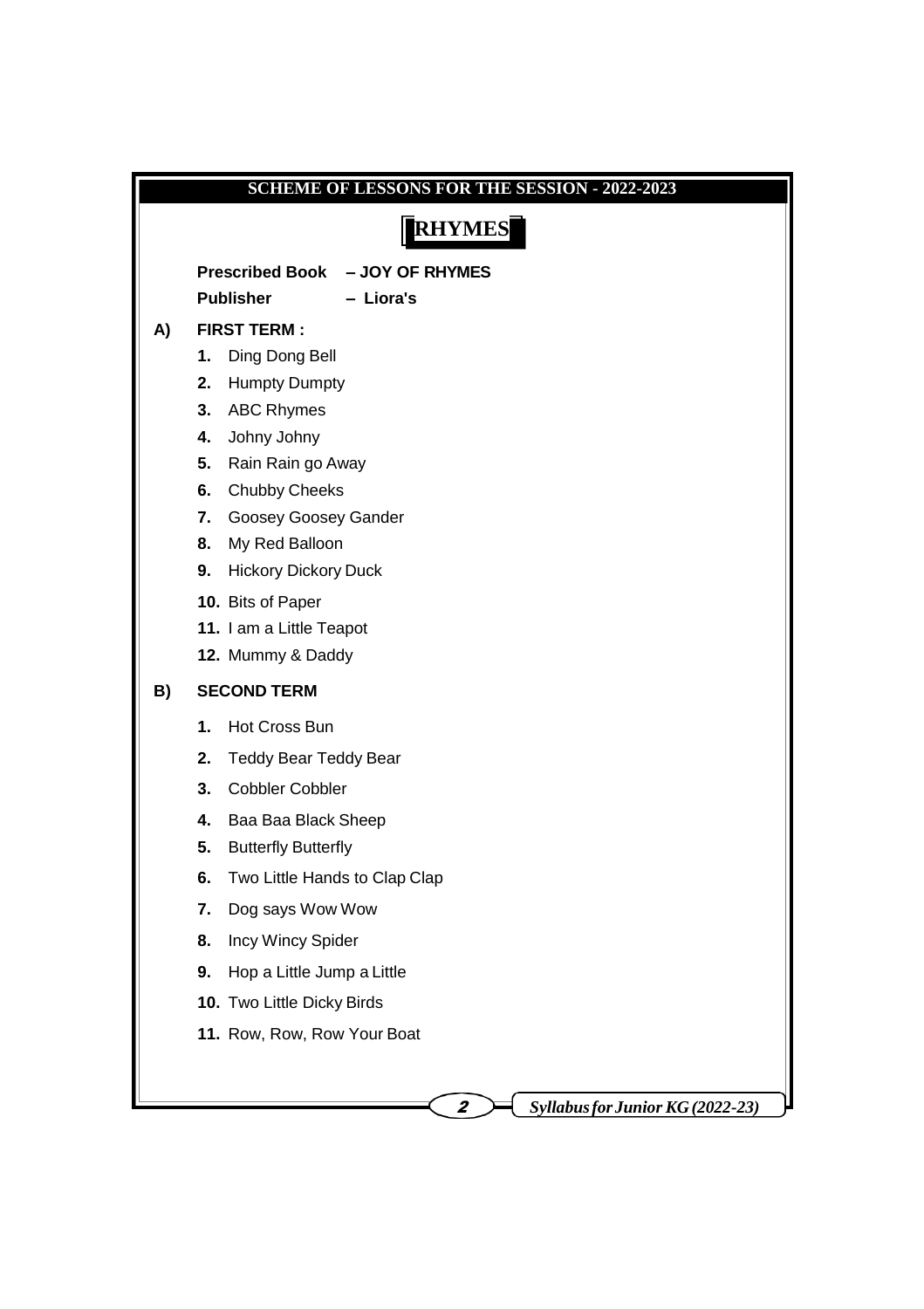| <b>SCHEME OF LESSONS FOR THE SESSION - 2022-2023</b> |                                                                                |                                         |  |  |
|------------------------------------------------------|--------------------------------------------------------------------------------|-----------------------------------------|--|--|
|                                                      |                                                                                |                                         |  |  |
| <b>CONVERSATION</b>                                  |                                                                                |                                         |  |  |
|                                                      | <b>Prescribed Book</b><br>- POPULAR WORD BOOK<br><b>Publisher</b><br>- Liora's |                                         |  |  |
| A)                                                   | <b>FIRST TERM</b>                                                              |                                         |  |  |
|                                                      | <b>TOPIC</b>                                                                   | <b>ACTIVITY</b>                         |  |  |
| 1.                                                   | <b>Myself</b>                                                                  | Introduction of oneself                 |  |  |
|                                                      | My School                                                                      | A visit around the school               |  |  |
| 2.                                                   | Colours & Shapes                                                               | Block printing of different shapes.     |  |  |
| 3.                                                   | <b>Common Flowers</b>                                                          | <b>Fruits week</b>                      |  |  |
|                                                      | and Fruits Pg-66                                                               | Nature walk                             |  |  |
| 4.                                                   | Common Animals and Birds Pg-68                                                 | A visit to a park                       |  |  |
| 5.                                                   | Common Vegetables                                                              | Vegetable week                          |  |  |
| B)                                                   | <b>SECOND TERM</b>                                                             |                                         |  |  |
|                                                      | 6. Personal Cleanliness                                                        | Few guidelines on cleanliness           |  |  |
|                                                      | Pg - 63, 64                                                                    |                                         |  |  |
|                                                      | 7. Our Food                                                                    | Healthy food week                       |  |  |
| 8.                                                   | <b>Means of Transport</b>                                                      | Few guidelines on traffic rules         |  |  |
|                                                      |                                                                                | Draw and colour traffic light           |  |  |
| 9.                                                   | Games Indoor games & Outdoor games                                             |                                         |  |  |
| 10.                                                  | Baby Animals Pg-69                                                             |                                         |  |  |
|                                                      | 11. Homes and Sounds of Animals                                                |                                         |  |  |
|                                                      |                                                                                |                                         |  |  |
|                                                      |                                                                                |                                         |  |  |
|                                                      |                                                                                |                                         |  |  |
|                                                      |                                                                                | Syllabus for Junior KG (2022-2023)<br>3 |  |  |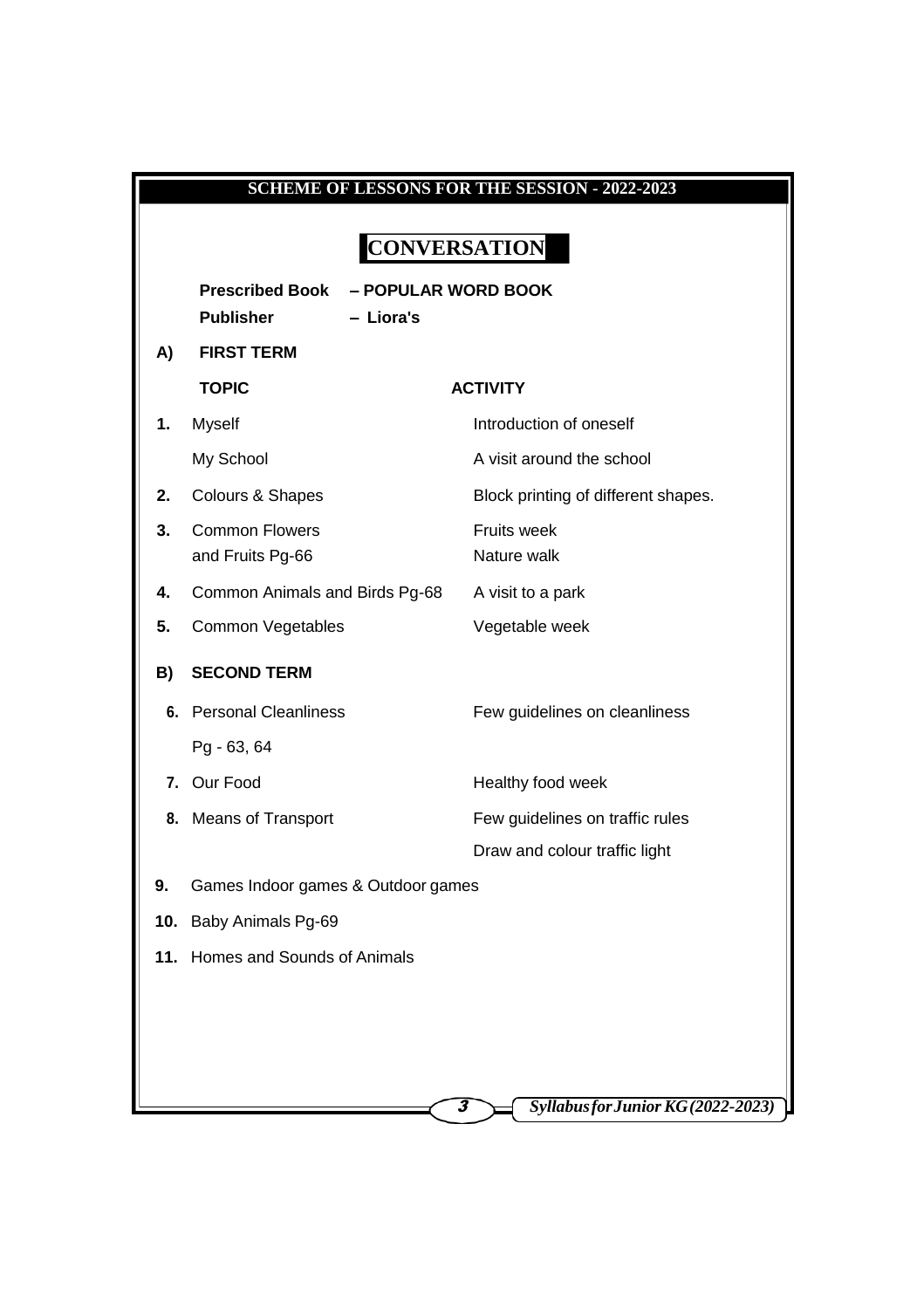## **PICTURE READING**

**Prescribed Book – GULMOHAR PRIMER - 1 Publisher – Orient BlackSwan**

#### **A) FIRST TERM :**

#### **UNIT**

- **1.** Listen & say these words after your teacher Pg 1, 2, 3, 4, 5
- **2.** Listen & say these words after your teacher Pg 7, 8, 9,10
- **3.** Listen & say these words after your teacher Pg 12, 13, 15, 16, 17, 18
- **4.** Listen & say these words after your teacher Pg 20, 22
- **5.** Listen & say these words after your teacher Pg 27, 28, 29, 31, 32
- **6.** Listen & say these words after your teacher Pg 34, 37, 38, 39

#### **ORAL**

- 1. Days of the week, Months of the year
- 2. **Opposites:-** Open-close, hot-cold, boy-girl, in-out, go-come, up-down, day-night, inside-outside, full-empty, sweet-sour, happy-sad
- 3. **Sight words:-** all, am, are, at, ate, be, black, brown, but, came, did, do, eat, four, get, good, have, he, into, like, must, new, no, now, on, our

#### **B) SECOND TERM:**

- 7. Listen to your teacher, point to the picture & say the word Pg 41,43,44,45,46
- 8. Listen & say these words after your teacher Pg 48,49,50,51
- 9. Listen & say these words after your teacher Pg 53,54,55,56,57,58,59
- 10. Listen & say these words after your teacher Pg 61,62,63,64,65
- 11. Listen, point to the picture & say the word Pg 69,70,71,72,73,74,75,76
- 12. Listen & say these words after your teacher Pg 77,78,79,80,81

#### **ORAL**

- **1. Action Words:-** Writing, Eating Clapping, Smelling Playing, Singing Laughing, Swimming
- **2. Sight words:-** out, please, pretty, ran, ride, saw, say, she, so, soon, that, there, they, this, too, under, want, was, well, went, what, white, who, will, with, yes

### **STORY TELLING**

#### **A) FIRST TERM :**

**1.** The Thirsty Crow

#### **B) SECOND TERM :**

- **1.** The Fox and the Grapes
- **2.** The Lion and the Mouse

<sup>4</sup> *SyllabusforJunior KG(2022-23)*